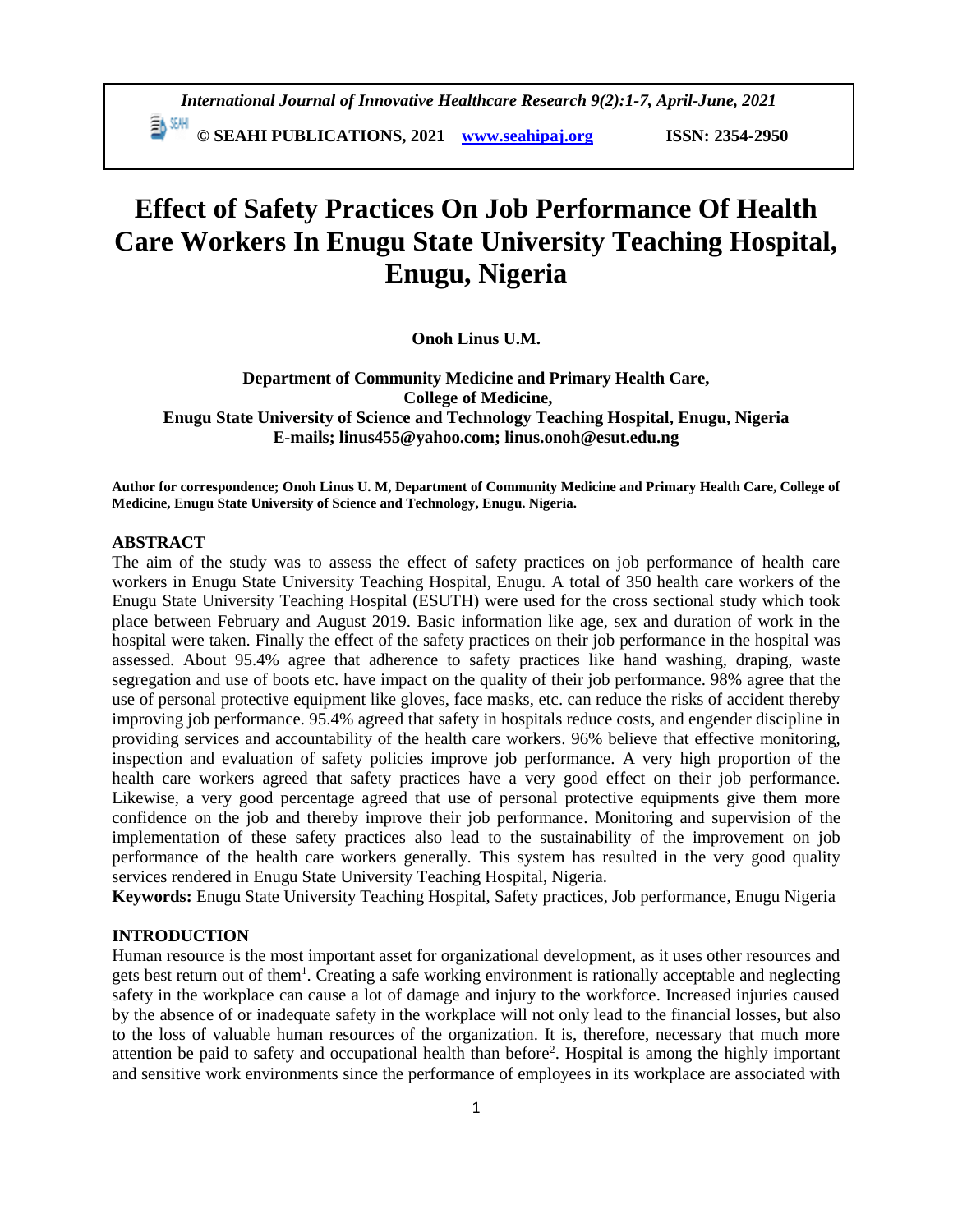the lives of thousands of people. Some studies have reported lack of safety in hospitals<sup>3</sup>. The hazards and incidents in this environment include: fire outbreak, electrical shock and burning due to it, burn injuries because of spill of acid on hands, skin or respiratory allergy to various chemicals used in hospitals, oxygen cylinder explosion as a result of overfilling, falling down and fractures of limbs or death of employees after falling from height, falling of patients out of their beds, burning in the operation room because of cautery device, busting of unprotected fluorescent light bulbs, and other frequent minor and major events<sup>3</sup>. Rosen et al. noted that establishing a strong safety culture is critical to improve the safety and to reduce adverse events<sup>4</sup>.

At every point in the growth and development of hospitals, we are reminded that the quality of care depends to a large extent on the quality of employees. One is also reminded of the need to motivate employees in order to produce the desired productivity<sup>3</sup> Although the benefits of effective health and safety management have been well documented<sup>5</sup>, some organizations especially those in developing countries like Nigeria still aim at maintaining or increasing productivity and profitability at the expense of employee health and safety thereby reducing employee job performance. With increasing hospital acquired diseases and exposure to dangerous chemicals with their accompanying health implications for employees and others, the issue of health and safety management has become more pressing than ever.

A safety management system is a comprehensive management system designed to manage safety elements in the workplace. It is used to manage significant safety risks in various industries. It provides a systematic way to identify hazards and control risks while maintaining assurance that the measures put in place are effective. A safety management system sets goals, plans, and measures performance<sup>6</sup>. The safety climate in hospitals is effective on some issues such as medication errors, nurse back injuries, urinary tract infections, patient satisfaction, patients' perception of the responsiveness of nurses, and nurse satisfaction<sup>5</sup>. The relationship between safety in the work places and commitment of the staff was demonstrated by Butt et al, this in turn has an overall effect on the job performance of the staff<sup>7</sup>.

A report by McCaughey et al, showed the role of perception of safe environment with job satisfaction and job stress among the employees in the workplace<sup>8</sup>. The quality of working life of the employees was shown to affect their performance<sup>9</sup>. Safe working environment was shown to influence the improvement of efficiency of the personnel<sup>13</sup>.

A relationship was found between social atmosphere of an organization and quality of life of the personnel<sup>10</sup>. A research work carried out by Pollitt et al, pin-pointed leadership and managerial resilience as key drivers of health and safety performance<sup>11</sup>. The author noted that the key to the success of any health and safety management system rests on management's drive towards making safety of practical value throughout the organization rather than one that was simply talked about.

A study was conducted on "impact of health and safety management on employee safety at the Ghana ports and harbour authority".<sup>12</sup> The purpose of this study was to examine the Safety and Health Management Systems (SHMS) implemented by the Ghana ports and harbour authority, assess the effectiveness of these measures in reducing accidents and death; and evaluate impact of accidents and work-related illnesses on the employee safety at work and their performance.

A report by McCaughey et al, showed the role of perception of safe environment with job satisfaction and job stress among the employees in the workplace<sup>8</sup>. The quality of working life of the employees was shown to affect their performance<sup>9</sup>. Safe working environment was shown to influence the improvement of efficiency of the personnel<sup>13</sup>. A relationship was found between social atmosphere of an organization and quality of life of the personnel<sup>10</sup>. A research by Hudson, said that health and safety promotion at the workplace has direct positive impact on employees' performance<sup>14</sup>

## **MATERIALS AND METHOD**

A total of 350 health care workers comprising of 50 workers selected from each of the following seven departments in the teaching hospital; clinical medicine, surgery, nursing, medical laboratory, works, pharmacy and physiotherapy were used for the study. After obtaining an ethical clearance from the hospital ethical committee and an additional permission from the heads of departments of each of the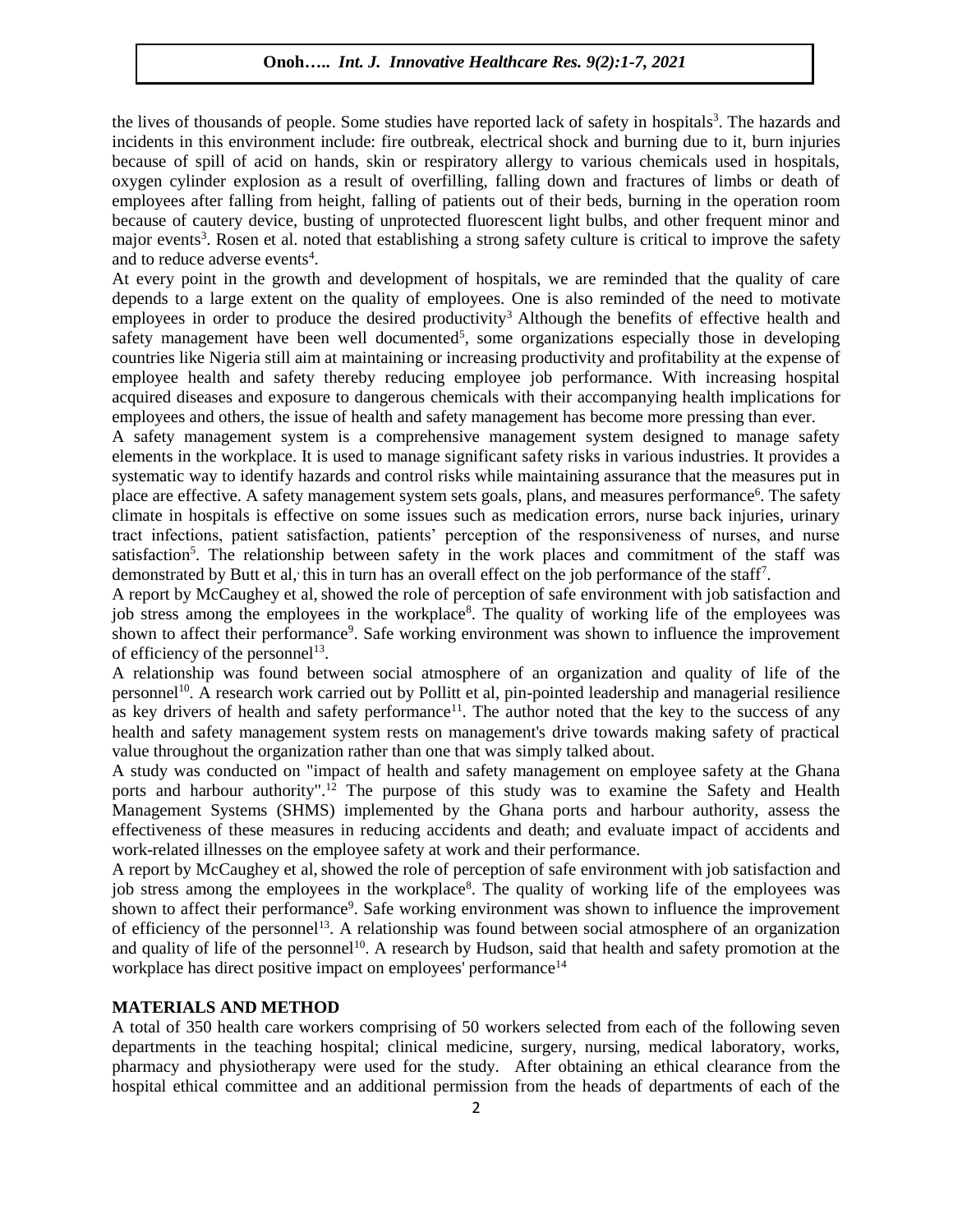departments mentioned, a pretested self-administered questionnaire was used to collect information from each of the respondents. The questionnaires were prepared by referring to the recommended safety practices within the hospital and made in such a way that it would be very simple to understand. It was in English language and divided into three sections. The first section collected demographic data from the respondents excluding their names; the second section assessed their knowledge of the safety facilities available to them in the hospital while the third section dwelt on the effect of the safety practices on their job performance. The data was analyzed using the statistical package for social statistics (SPSS) version 11 and the results were displayed in the form of tables and graphs.

| <b>Variable</b>                  | Frequency | Percentage |
|----------------------------------|-----------|------------|
| Age                              |           |            |
| Below 25                         | 39        | 11.1       |
| 26 - 35yrs                       | 143       | 40.9       |
| 36 - 45yrs                       | 115       | 32.9       |
| $46 - 55$ yrs                    | 42        | 12.0       |
| Above 56yrs                      | 11        | 3.1        |
| Total                            | 350       | 100.0      |
| <b>Gender</b>                    |           |            |
| Male                             | 159       | 45.4       |
| Female                           | 191       | 54.6       |
| Total                            | 350       | 100.0      |
| How long have you been employed  |           |            |
| Below 6 months                   | 34        | 9.7        |
| 6 months to 1 year               | 58        | 16.6       |
| $1 - 5$ years                    | 123       | 35.1       |
| $5 - 10$ years                   | 101       | 28.9       |
| Above 10 years                   | 34        | 9.7        |
| Total                            | 350       | 100.0      |
| Indicate the department you work |           |            |
| in                               |           |            |
| Clinical medicine                | 50        | 14.3       |
| Pharmacy                         | 50        | 14.3       |
| Medical laboratory               | 50        | 14.3       |
| Surgery                          | 50        | 14.3       |
| Works                            | 50        | 14.3       |
| Physiotherapy                    | 50        | 14.3       |
| Nursing                          | 50        | 14.3       |
| Total                            | 350       | 100.0      |

**Table 1: Socio demographic Characteristics of Respondents**

The above table shows the socio-demographic characteristics of the respondents with the age group (26- 35 years) having the highest frequency (40.9%). being, 54.6% of the respondents are females and a greater number of respondents have worked in the hospital between 1-5 years (35.1%).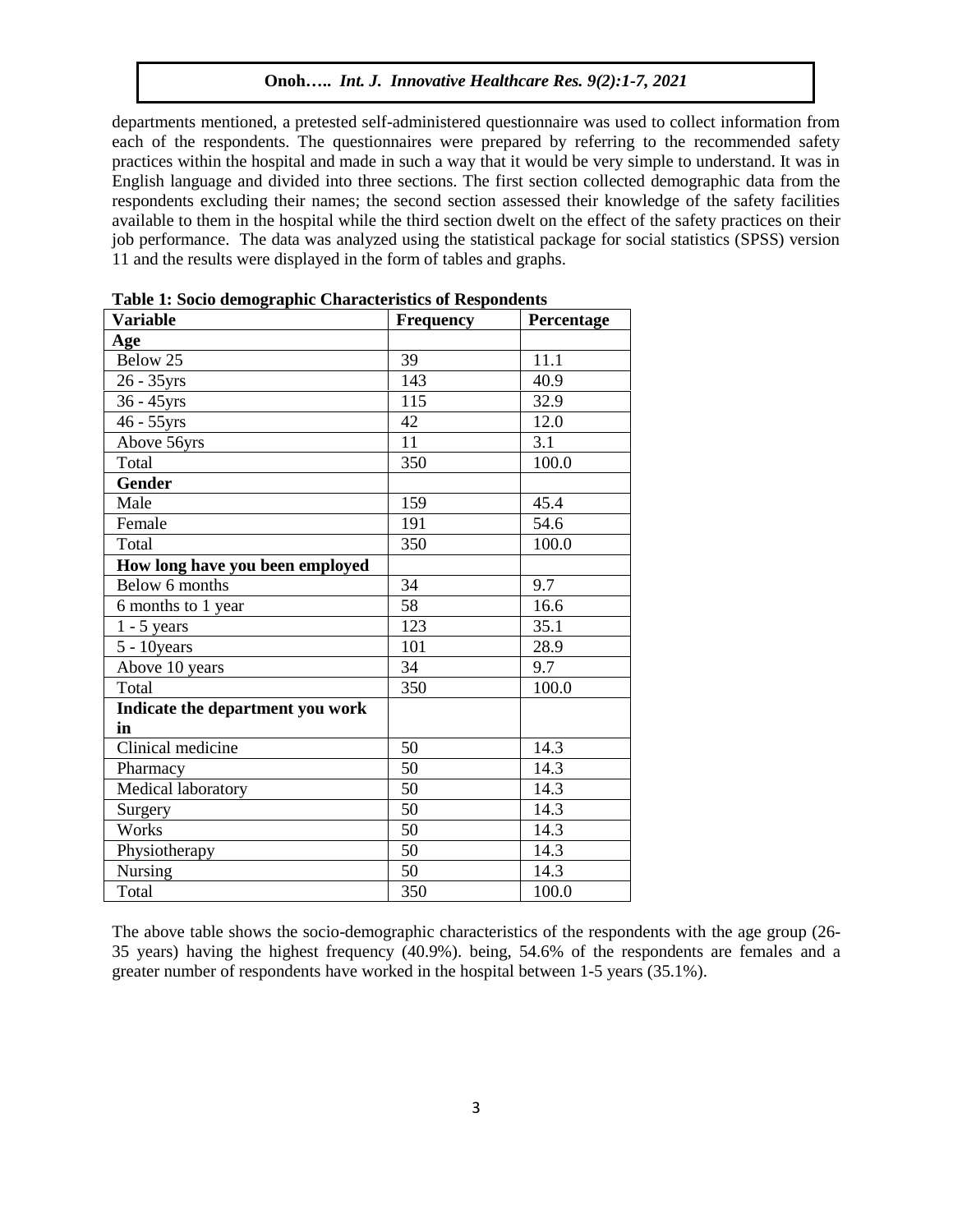**Onoh…..** *Int. J. Innovative Healthcare Res. 9(2):1-7, 2021*



# **Figure 1: Safety measures put in place in ESUT teaching hospital**

193 (55.8%) of the respondents do not believe that there is effective safety training in the hospital. 285 (81.4%) believe that there is proper disposal of wastes. 185 (52.8%) agreed that there is regular monitoring of safety and health standards to ensure health workers are compliant with it. Lastly 226 (64.6 %) agreed that there was good use of personal protective equipments by the workforce.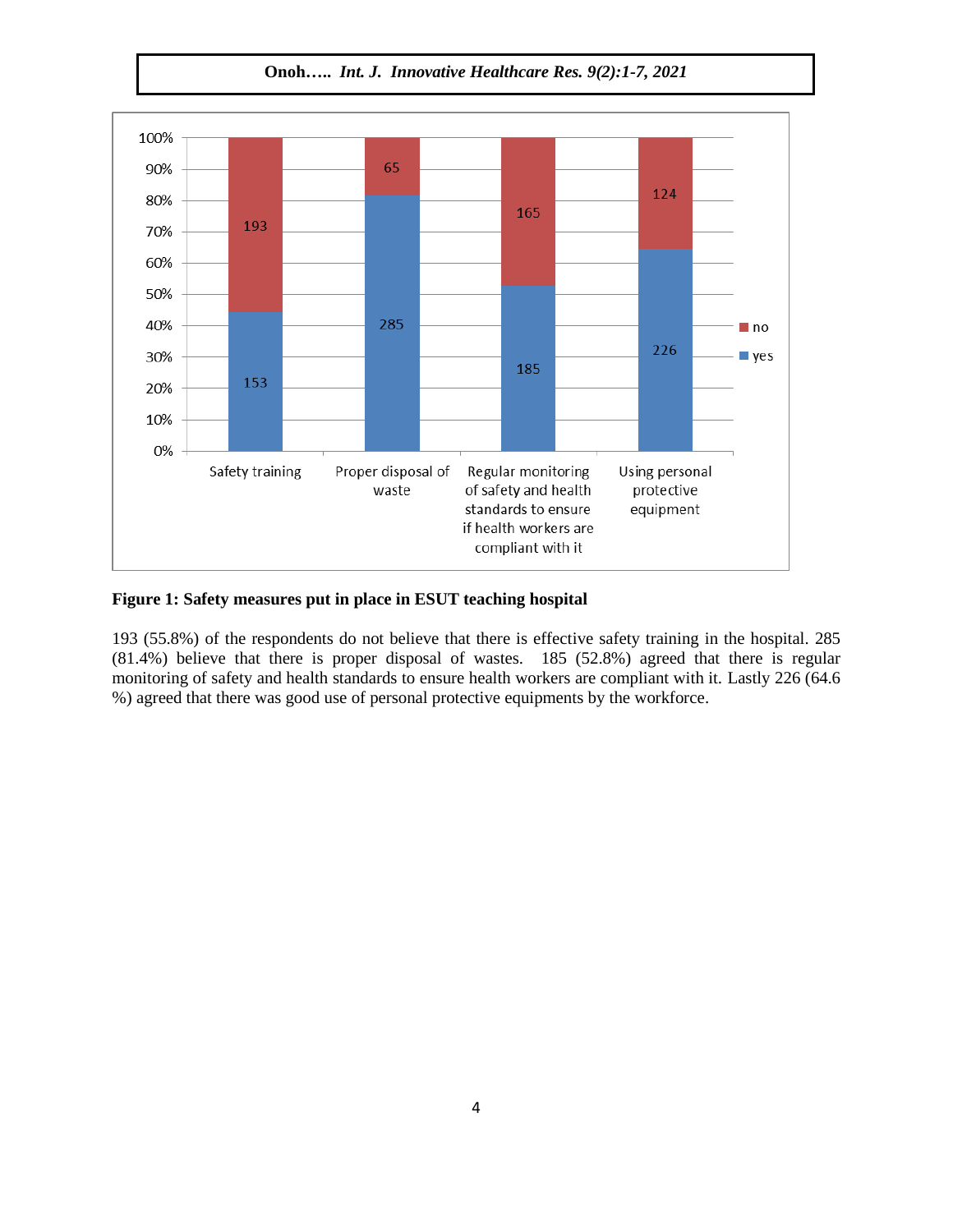| $\frac{1}{2}$<br><b>Variable</b>                                        | Frequency (f)  | Percent $(\% )$ |
|-------------------------------------------------------------------------|----------------|-----------------|
| Does adherence to safety practices like, hand washing draping, waste    |                |                 |
| segregation and use of boots etc have any impact on the quality of your |                |                 |
| job performance?                                                        |                |                 |
| Yes                                                                     | 334            | 95.4            |
| N <sub>o</sub>                                                          | 6              | 1.7             |
| Don't know                                                              | 10             | 2.9             |
| Total                                                                   | 350            | 100.0           |
| Does use of personal protective equipments like gloves, face masks, etc |                |                 |
| improve workers' safety and job performance?                            |                |                 |
| Yes                                                                     | 343            | 98.0            |
| No                                                                      | $\overline{7}$ | 2.0             |
| Total                                                                   | 350            | 100.0           |
| If yes, how?                                                            |                |                 |
| A) Reduces accidents                                                    |                |                 |
| Yes                                                                     | 154            | 44.0            |
| N <sub>o</sub>                                                          | 196            | 56.0            |
| B) Reduces the rate of hospital transmitted infections                  |                |                 |
| Yes                                                                     | 236            | 67.4            |
| N <sub>o</sub>                                                          | 114            | 32.6            |
| Does safety in hospitals reduce costs; engender discipline in providing |                |                 |
| services and accountability of the health care workers?                 |                |                 |
| Yes                                                                     | 334            | 95.4            |
| N <sub>o</sub>                                                          | 16             | 4.6             |
| Total                                                                   | 350            | 100.0           |
| Does effective monitoring, inspection and evaluation of the safety      |                |                 |
| practices improve adherence to safety practices and job performances?   |                |                 |
| Yes                                                                     | 336            | 96.0            |
| N <sub>o</sub>                                                          | 14             | 4.0             |

**Table 2; Effects of safety practices on job performance**

95.4% believe that adherence to safety practices like hand washing, draping, waste segregation and use of boots improve their job performance. 98% feel that the use of personal protective equipment like gloves, face masks, etc. can improve workers' safety and job performance, while 95.4% hold the view that safety in hospitals reduce costs and improve job performance. 96% think that effective monitoring, inspection and evaluation of safety practices improve adherence to safety practices and job performance.

#### **DISCUSSION**

The study was carried out using a sample size of 350 respondents which had 45.4% of males and 54.6% of females. The greatest number of respondents had been working in the hospital for 1 to 5 years (Table 1) due to the fact that the hospital had just been in existence for 10years and it has been building up its workforce gradually. Figure 1 shows that a good number of respondents believe that the hospital has a good waste management system, adequate provision of personal protective equipment and regular monitoring of health and safety standards but the health institution was rated poor in safety training. Table 2 indicates that 95.4% of the respondents agree that adherence to safety practices like, hand washing, draping, waste segregation and use of boots etc have a good impact on the quality of their job performance. Also 98% of the respondents agree that use of personal protective equipments like gloves, face masks, etc improve workers' safety and job performance. This is in agreement with the work done by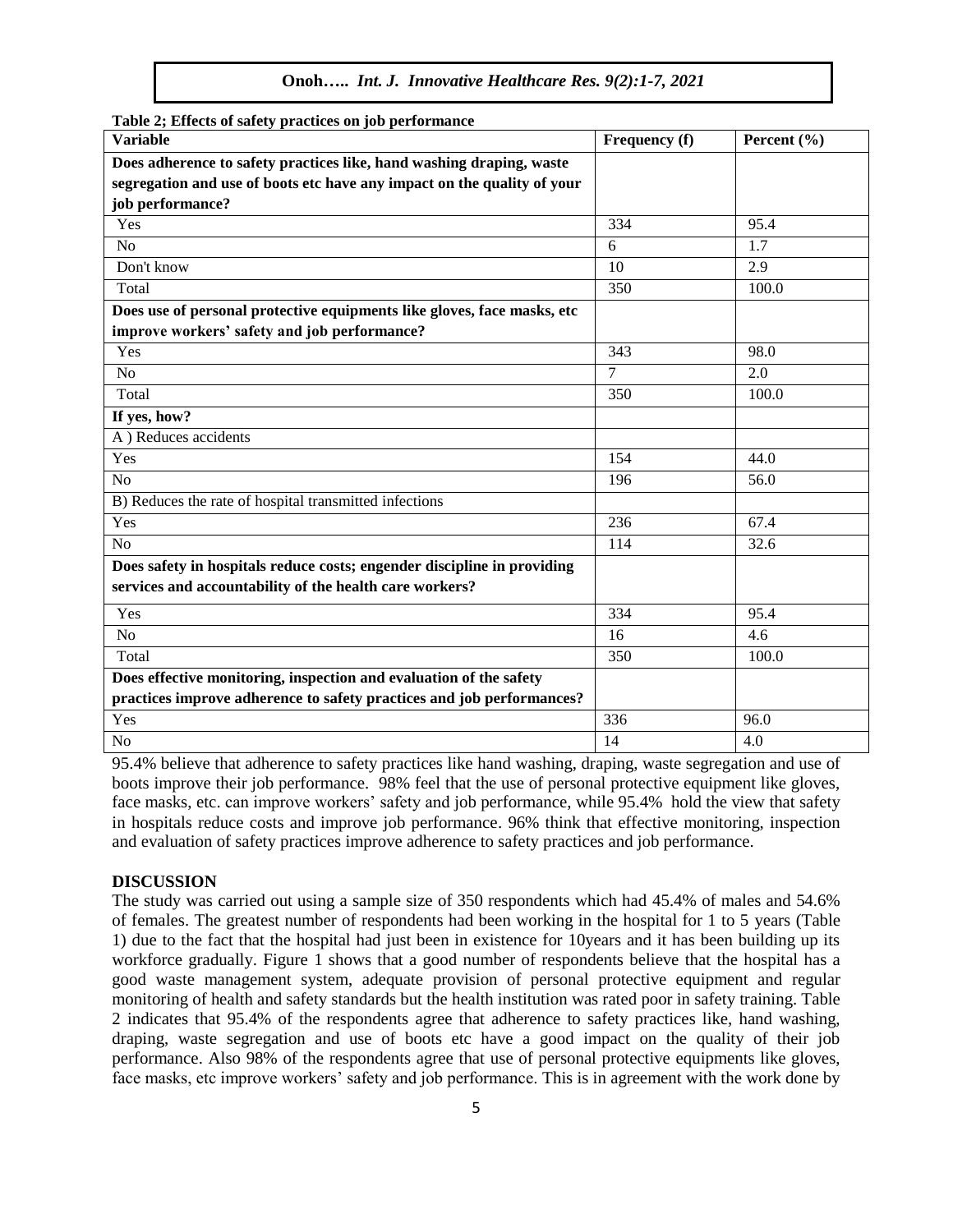McCaughey et al. which showed the role of perception of safe environment with job satisfaction and job stress among the employees in the workplace<sup>15</sup>. The quality of working life of the employees was shown to affect their performance<sup>17</sup>. Safe working environment was shown to influence the improvement of efficiency of the personnel<sup>18</sup>. It also agrees with the work done by Hudson which found that health and safety promotion at the workplace has direct positive impact on employees' performance<sup>28.</sup> Furthermore, 96% of respondents hold the view that effective monitoring, inspection and evaluation of the safety practices improve adherence to safety practices and job performance. Since the function of carrying out monitoring, inspection and evaluation is done by the management, this is in agreement with the research work carried out by Pollitt et al, which pin-pointed leadership and managerial resilience as key drivers of health and safety performance<sup>21</sup>. In their work, the authors noted that the key to the success of any health and safety management system rests on management's drive towards making safety of practical value throughout the organization rather than one that was simply talked about.

# **CONCLUSION**

The study was conducted in a teaching hospital which has just been in existence for about 10 years. Most of the workers were predominantly young and majority of them had served in the institution for a period less than 5years. The issue of health and safety of the workers in a hospital of this nature is very important so as to establish a baseline level which can be used to compare future findings in this area. The findings show that the hospital is doing well in the provision of health and safety facilities for its workforce. There is however room for improvement in the area of provision of regular training and retraining of workers on health and safety. Regarding the effect of the safety practices on the job performance of the workers, there is general belief by the workers that the standard of safety procedures provided for them has a good effect on their job performance. Consequently efforts would have to be concentrated on not only maintaining the standard already achieved, but also to continue to improve with new innovations in this area. This is more indicated now that the world is being faced with emerging and re-emerging pandemics like HIV/AIDS which put the hospital workers at very great risk

#### **REFERENCES**

1. Khodabakhsh-nejad V. (2004) Safety status of hospitals of Guilan University of Medical Sciences.MS Thesis. Tehran University of Medical Sciences;

2. World Health Organization (WHO). 2006. Health workers. Geneva (CH): http://www.who.int/occupational\_health/topics/hcworkers/en/.

3. Birkmeyer NJO, Finks JF, Greenberg CK, McVeigh A, English WJ, Carlin A et al. 2013. Safety culture and complications after bariatric surgery. Annals of surgery, 257(2):2605.

4. Almasi A, Matin BK, Davoudi R, Jafari A. 2001. Studying the qualitative indicators of health and safety in Taleghani general educational hospital. Fourth National Conference on Environmental Health; Kermanshah University of Medical Sciences;.

5. Neal A, Griffin MA, Hart PM. 2000. The impact of organizational climate on safety climate and individual behaviour. Safety Science, 34(1):99-109.

6. Dr Dominic Cooper. November 1993. Goal – setting for safety. B safe Management solutions Inc, 6648 East state road 44, Franklin, in 46131, USA.

7. Butt H, Khan F, Rasli A, Iqbal M. 2012. Impact of work and physical environment on hospital nurses commitment. International Journal of Economics and Research, 3:33-43.

8. McCaughey D, DelliFraine JL, McGhan G, BruningNS. 2013. The negative effects of workplace injury and illness on workplace safety climate perceptions and healthcare worker outcomes. Safety Science, 51(1):138-47.

9. Saleh Kooshki M, Akbari Sari A, Arab M, Angaly KA. 2012. Quality of life work and its relation to the productivity of nurses in hospitals of Shahid Beheshti University of Medical Sciences. Journal of School of Public Health Research Health, 10(4):81-90.